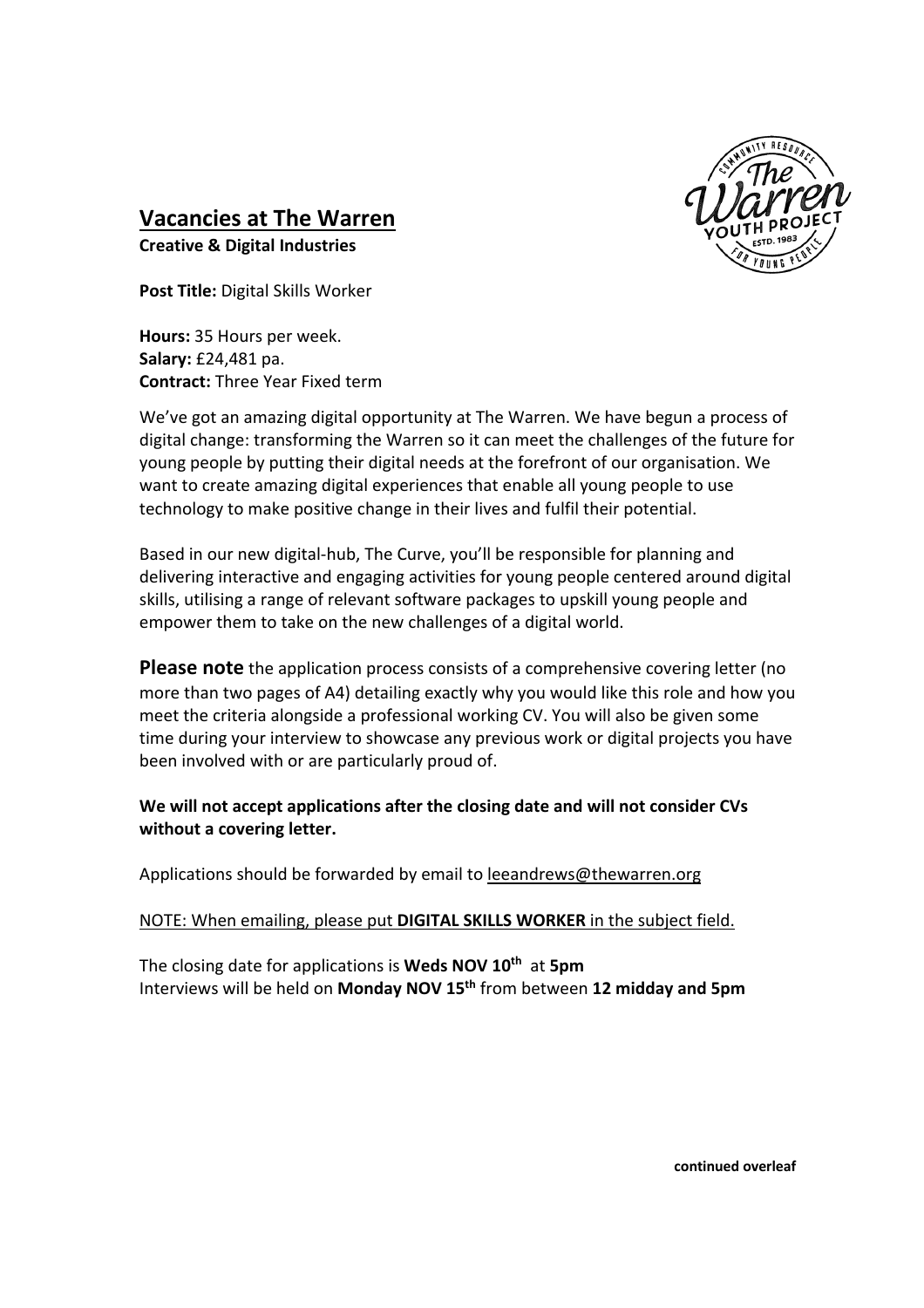## **Job Purpose and main duties:**

- To plan and deliver digital activities, workshops and projects for The Curve.
- An understanding of bespoke computer and creative packages.
- Good understanding of internet usage, cyber safety, IT basics, social media and social action.
- To have working knowledge of some, not all, of the following Apple products, AR/VR/MR Development, Game development, Unity Pro, Microsoft 365, Blender, 3D Printing, Shapr3D, Adobe CC Packages.
- To develop and design digital workshops that engage young people.
- To help empower young people to embrace and take ownership of creative outlets that result in meaningful educational, employment, vocational and skill and tech-based experiences.
- To help liaise with and build constructive partnerships with creative organisations, educational and music institutions, media and PR outlets, local providers, businesses and other partners to establish genuine and proactive opportunities for young people.
- Contribute to the delivery of a learning programme focused on creative, music and digital related outputs with the aim of empowering young people with those skills.
- To engage young people and gain their respect by understanding their circumstances and barriers to participation and assisting them to overcome these, using a non-judgmental approach.
- To be committed to The Warren's ethos of empowerment in working with young people, colleagues, partners and outside agencies.
- To undertake such other duties, training and/or hours of work as may be reasonably required and which are consistent with the general level of responsibility of this job.
- To be aware and comply with the Health and Safety at Work Act. To carry out his/her responsibilities with due regard to the Equality Act 2010. To adhere to all other relevant Policies, Procedures, Legislation and Safeguards.
- To cover as and when required in other areas of The Warren.